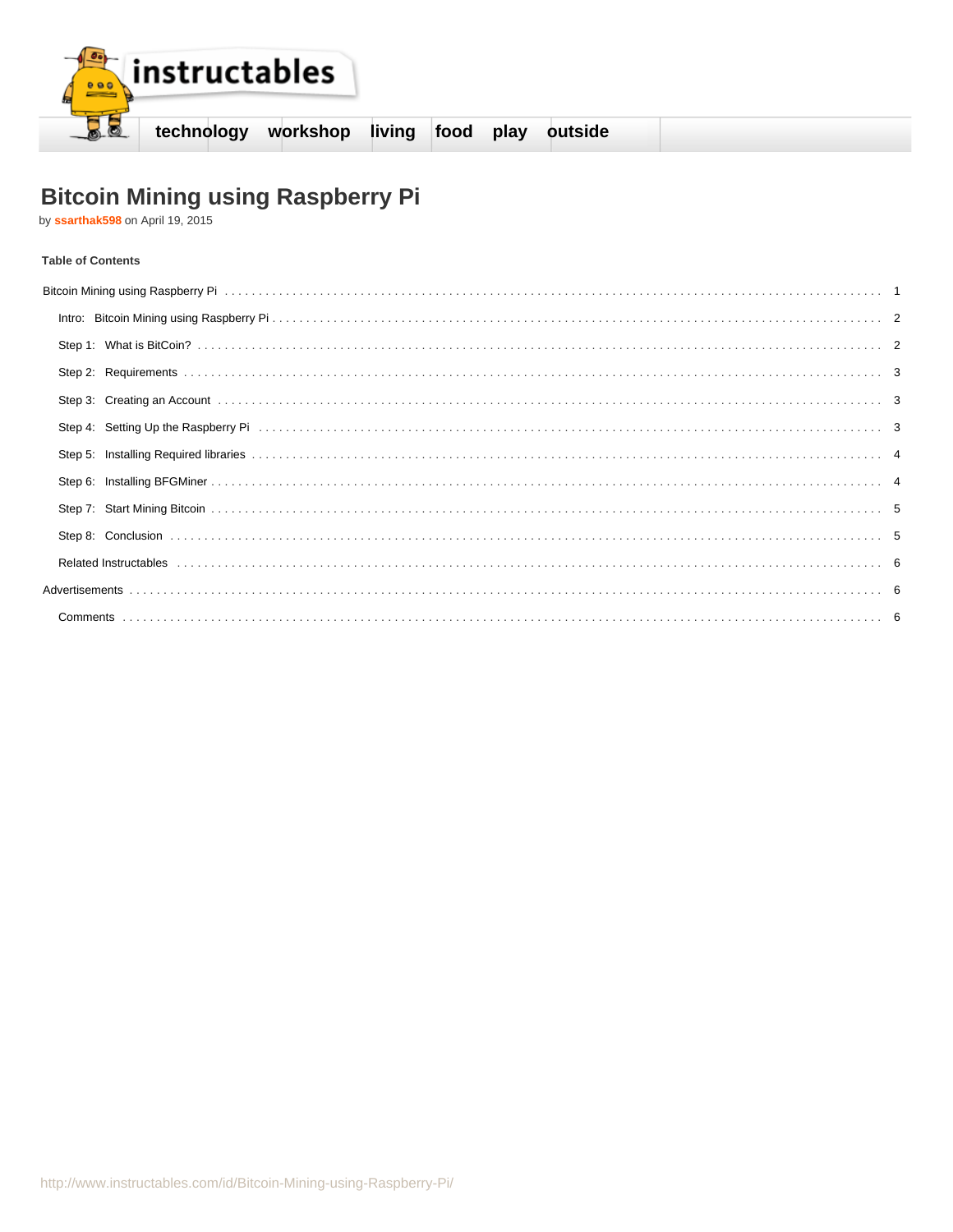## <span id="page-1-0"></span>**Intro: Bitcoin Mining using Raspberry Pi**

Want to mine some bitcoins? Want to earn for free? Have a pi not being used?

Then lets mine some bitcoins!



#### **Step 1: What is BitCoin?**

If you don't know already, Bitcoin is a virtual currency set up in 2009. Bitcoin has grown in reputation over the past few years becoming a very popular as a method to pay for services over the internet. The value has rocketed recently thanks to the huge coverage in the media, for both positive and negative reasons.

There are two ways to get Bitcoin:

-Buying them from an exchange, which is the process of converting local currency to Bitcoin.

-Mining them. Mining is the process of verifying transactions in the blockchain.

As the whole of the Bitcoin system is decentralised, every transaction is publically viewable within what is called the blockchain. This blockchain contains every bitcoin exchanged between users so, as there is no central server, it has to be self governed. This is the job of the miners.

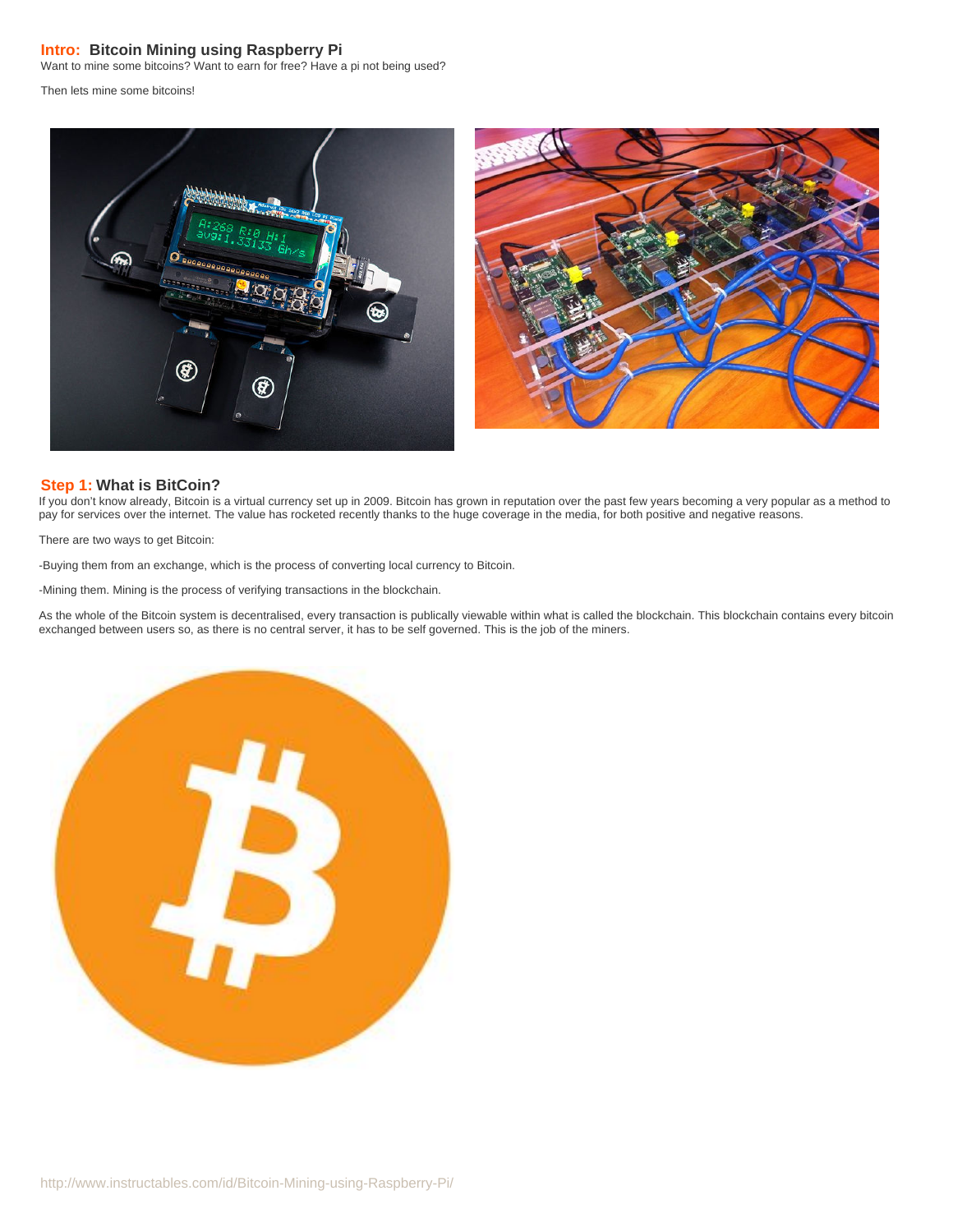### <span id="page-2-0"></span>**Step 2: Requirements**

In order to mine Bitcoin, you will

A pool account

Bitcoin Wallet

Raspberry Pi

Raspbian image SD card

USB Bitcoin miner

## **Step 3: Creating an Account**

There are two things you need to do:

Download a bitcoin wallet

Create a pool account

Set up paymentSet up workers

#### **Download a Bitcoin Wallet**

A wallet is a program that sits on your computer and gives you a wallet address, this is a unique string of numbers and letters that you will use to receive bitcoins. Download the client for your computer from<https://bitcoin.org/en/download>

After installation, you will have to save a file called wallet.dat, keep this file safe, as this contains your unique wallet address within it, including all bitcoins that you will gain. If you lose this file, you cannot recover any bitcoins it contained.

Create a Pool Account Once you have a wallet address, create a pool account. A pool is a huge collection of other people working towards gaining bitcoins. Due to the complexity of mining a bitcoin, it has become unrealistic to solo mine–the act of processing millions of numbers to solve the block problem. Working as a group, or pool, lets everyone have a chance of earning some Bitcoin. There are many pools around, in this tutorial I'll be using one called Slush's pool: [https://bitcoin.org/en/download](http://mining.bitcoin.cz/)

#### **Set Up Payment**

Once you have created a pool account, you'll need to enter your unique wallet address into the Bitcoin payout address.

#### **Create Worker Account**

Next step is to create a worker login account. Within your pool account you have the ability to create something called a worker for each of your bitcoin miners, so you're able to monitor them all separately just in case one should fail.

Each worker has its own login name and password. Whilst you are on My Accountclick Register New Worker and give it a name, for example; worker, and a password. Now you're ready to set your Raspberry Pi mining for Bitcoin.



### **Step 4: Setting Up the Raspberry Pi**

Start with a fresh Raspbian install, if you don't know who to do this, read the tutorial How to Install NOOBS on a Raspberry Pi With a Mac.

If you plan on running more than one Bitcoin miner at the same time, it is best to use a powered USB hub. Take into account the power rating as mining will need a lot of power, as much as one mp per miner.

With your USB miner attached to your Raspberry Pi, let's get everything installed.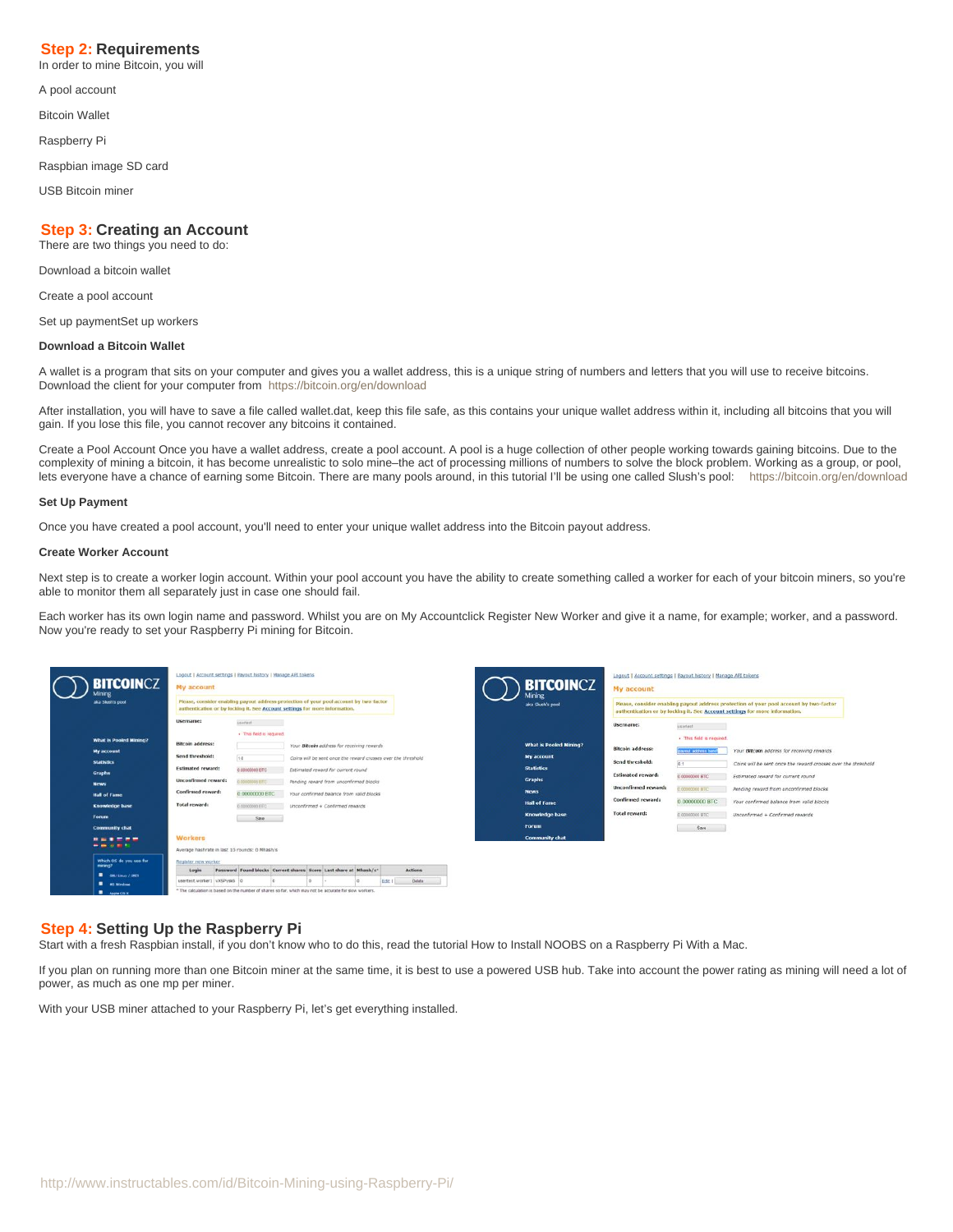<span id="page-3-0"></span>

## **Step 5: Installing Required libraries**

The miner to be installed comes as source files, which means that the program must be compiled into a binary before it can be run. To make a program, in this case BFGMiner, many dependencies are required.

Dependencies are additional software, or libraries the program needs in order to compile properly, as it has been developed using them to make the software more efficient. Hopefully you will be seeing the Raspbian desktop, so double click on LXTerminaland type in the following:

#### 1) **sudo apt-get update**

2) **sudo apt-get install autoconf autogen libtool uthash-dev libjansson-dev libcurl4-openssl-dev libusb-dev libncurses-dev git-core –y**

This process will take a few minutes to complete.

#### **Step 6: Installing BFGMiner**

Once all the dependencies have been installed, now it is time to download and install BFGMiner, so type the following into LXTerminal. It's normal for these to take a few minutes to complete so some patience is needed.

**git clone <https://github.com/luke-jr/bfgminer.git> cd bfgminer**

**./autogen.sh**

**./configure**

**make**

You will be greeted with a screen that looks similar to the following:

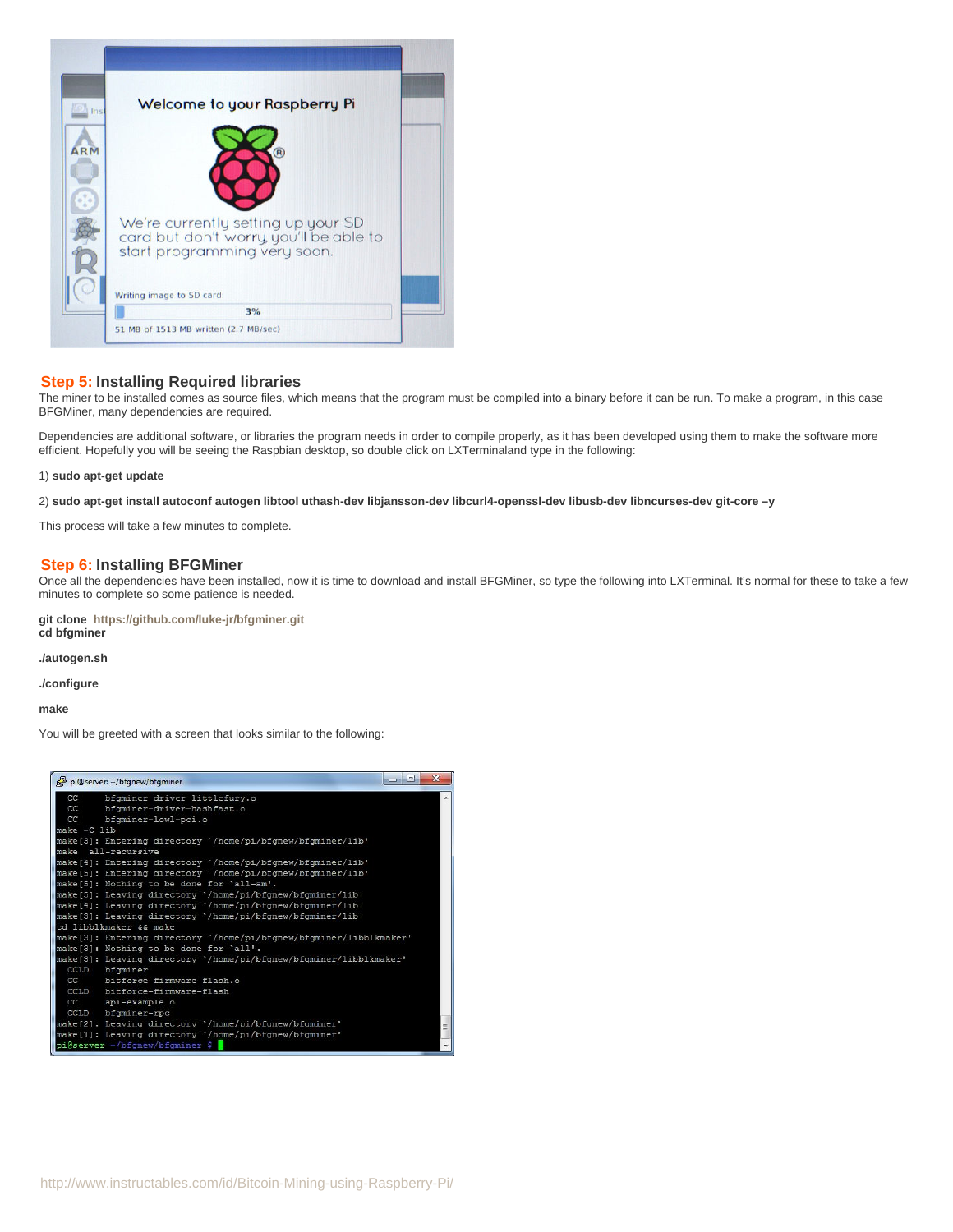## <span id="page-4-0"></span>**Step 7: Start Mining Bitcoin**

Now you're ready to start mining. To do this, providing you're using Slush's pool, you'll use the following command:

#### **./bfgminer -o stratum.bitcoin.cz:3333 -O username.worker:password -S all**

The username section is composed of two parts, the username that you use to login to the pool, and worker which is the worker name you gave when you registered the worker. Finally, the password that was set when you created the worker.

That's a lot of numbers, so I'll make some of them a bit clearer.

**Current mining speed**, typically calculated in megahashes or gigahashes. The number of hashes a second that can be calculated the better. A hash is an algorithm of converting numbers and letters into an undecryptable set of characters. So a miner is used to process millions of numbers in an effort to match the hash to guess the original number. The more hashes that can be processed the faster it is able to solve the problem.

**Number of accepted shares**. A share on a pool is to show the miner has successfully worked out a given problem, so the more shares you can process the better your reward from the pool.

**Detailed information on accepted shares and pool updates**. This is a running log of what is currently happening with the miners and basic pool information, such as messages of updates and when new blocks are found.

More information can be found at the BFGminer github site.

| $\sim$ $\Box$                                                                                                                                                                                                                                                                                                                                                                                                                               | $\Box$ $\Box$                                                                                                                                                                                                                                                                                                                                                                                                                |
|---------------------------------------------------------------------------------------------------------------------------------------------------------------------------------------------------------------------------------------------------------------------------------------------------------------------------------------------------------------------------------------------------------------------------------------------|------------------------------------------------------------------------------------------------------------------------------------------------------------------------------------------------------------------------------------------------------------------------------------------------------------------------------------------------------------------------------------------------------------------------------|
| pi@server: ~/bfgnew                                                                                                                                                                                                                                                                                                                                                                                                                         | pi@server: ~/bfgnew                                                                                                                                                                                                                                                                                                                                                                                                          |
| bfgminer version 3.99.0 - Started: [2014-03-22 00:05:52] - [ 0 days 0 $\triangle$<br>[M] anage devices [P] ool management [S] ettings [D] isplay options [H] elp<br>Connected to stratum.bitcoin.cz diff 3 with stratum as user boefro.eru<br>Block: 7a8d15b5 #291753 Diff:4.25G (30.42Ph/s) Started: [00:05:52<br>ST:5 F:0 NB:1 AS:0 BW: [ 49/ 30 B/s] E:18.34 I:15.25uBTC/hr BS:1<br>5.28/ 4.97/ 3.24Gh/s   A:231 R:0+0 (none) HW:35/4.6% | bfgminer version 3.99.0 - Started: [2014-03-22 00:05:52] - [ 0 days 0 4<br>[M] anage devices [P] ool management [S] ettings [D] isplay options [H] elp<br>Connected to stratum.bitcoin.cz diff 3 with stratum as user<br>Block: 7a8d15b5 #291753 Diff:4.25G (30.42Ph/s) Started: [00:05:52]<br>ST:5 F:0 NB:1 AS:0 BW: [ 49/ 30 B/s] E:18.34 I:15.25uBTC/hr BS:1<br>5.28/ 4.97/ 3.24Gh/s   A:231 R:0+0 (none) HW:35/4.6%<br>з |
| BES 0:                                                                                                                                                                                                                                                                                                                                                                                                                                      | 336.0/332.4/367.5Mh/s   A: 30 R:0+0 (none) HW: 0/none                                                                                                                                                                                                                                                                                                                                                                        |
| 336.0/332.4/367.5Mh/s   A: 30 R:0+0(none) HW: 0/none                                                                                                                                                                                                                                                                                                                                                                                        | BES 0:                                                                                                                                                                                                                                                                                                                                                                                                                       |
| 2.10/ 2.05/ 0.47Gh/s   A: 37 R:0+0 (none) HW: 0/none                                                                                                                                                                                                                                                                                                                                                                                        | 2.10/ 2.05/ 0.47Gh/s   A: 37 R:0+0 (none) HW: 0/none                                                                                                                                                                                                                                                                                                                                                                         |
| AMU 0:                                                                                                                                                                                                                                                                                                                                                                                                                                      | AMU 0:                                                                                                                                                                                                                                                                                                                                                                                                                       |
| BPM 0:                                                                                                                                                                                                                                                                                                                                                                                                                                      | 2.58/ 2.58/ 2.39Gh/s   A:164 R:0+0 (none) HW:35/6.1%                                                                                                                                                                                                                                                                                                                                                                         |
| 2.58/ 2.58/ 2.39Gh/s   A:164 R:0+0(none) HW:35/6.1%                                                                                                                                                                                                                                                                                                                                                                                         | BPM 0:                                                                                                                                                                                                                                                                                                                                                                                                                       |
| [2014-03-22 00:21:01] Stratum from pool 0 requested work update                                                                                                                                                                                                                                                                                                                                                                             | 2014-03-22 00:21:01] Stratum from pool 0 requested work update                                                                                                                                                                                                                                                                                                                                                               |
| [2014-03-22 00:21:19] Accepted 1abf43e5 BPM 0 Diff 9/3                                                                                                                                                                                                                                                                                                                                                                                      | 2014-03-22 00:21:19] Accepted 1abf43e5 BPM 0 Diff 9/3                                                                                                                                                                                                                                                                                                                                                                        |
| [2014-03-22 00:21:24] Accepted 0ab32790 BPM 0 Diff 23/3                                                                                                                                                                                                                                                                                                                                                                                     | [2014-03-22 00:21:24] Accepted 0ab32790 BPM 0 Diff 23/3                                                                                                                                                                                                                                                                                                                                                                      |
| [2014-03-22 00:21:30] Accepted 41b34b12 BPM 0 Diff 3/3                                                                                                                                                                                                                                                                                                                                                                                      | [2014-03-22 00:21:30] Accepted 41b34b12 BPM 0 Diff 3/3                                                                                                                                                                                                                                                                                                                                                                       |
| [2014-03-22 00:21:31] Stratum from pool 0 requested work update                                                                                                                                                                                                                                                                                                                                                                             | [2014-03-22 00:21:31] Stratum from pool 0 requested work update                                                                                                                                                                                                                                                                                                                                                              |
| [2014-03-22 00:21:34] Accepted 07b54989 BPM 0 Diff 33/3                                                                                                                                                                                                                                                                                                                                                                                     | [2014-03-22 00:21:34] Accepted 07b54989 BPM 0 Diff 33/3                                                                                                                                                                                                                                                                                                                                                                      |
| [2014-03-22 00:21:42] Accepted 404564df BPM 0 Diff 3/3                                                                                                                                                                                                                                                                                                                                                                                      | [2014-03-22 00:21:42] Accepted 404564df BPM 0 Diff 3/3                                                                                                                                                                                                                                                                                                                                                                       |
| [2014-03-22 00:21:45] Accepted 2d13627a BPM 0 Diff 5/3                                                                                                                                                                                                                                                                                                                                                                                      | [2014-03-22 00:21:45] Accepted 2d13627a BPM 0 Diff 5/3                                                                                                                                                                                                                                                                                                                                                                       |
| [2014-03-22 00:21:47] Accepted 1b02ee14 BPM 0 Diff 9/3                                                                                                                                                                                                                                                                                                                                                                                      | [2014-03-22 00:21:47] Accepted 1b02ee14 BPM 0 Diff 9/3                                                                                                                                                                                                                                                                                                                                                                       |
| [2014-03-22 00:21:48] Accepted 46ac0591 BPM 0 Diff 3/3                                                                                                                                                                                                                                                                                                                                                                                      | [2014-03-22 00:21:48] Accepted 46ac0591 BPM 0 Diff 3/3                                                                                                                                                                                                                                                                                                                                                                       |
| [2014-03-22 00:21:52] Accepted 4ea1648a BPM 0 Diff 3/3                                                                                                                                                                                                                                                                                                                                                                                      | [2014-03-22 00:21:52] Accepted 4ea1648a BPM 0 Diff 3/3                                                                                                                                                                                                                                                                                                                                                                       |
| [2014-03-22 00:21:52] Accepted 2641daec BPM 0 Diff 6/3                                                                                                                                                                                                                                                                                                                                                                                      | [2014-03-22 00:21:52] Accepted 2641daec BPM 0 Diff 6/3                                                                                                                                                                                                                                                                                                                                                                       |
| [2014-03-22 00:22:01] Stratum from pool 0 requested work update                                                                                                                                                                                                                                                                                                                                                                             | [2014-03-22 00:22:01] Stratum from pool 0 requested work update                                                                                                                                                                                                                                                                                                                                                              |

### **Step 8: Conclusion**

Following these steps will leave you with a very energy efficient bitcoin miner, as a Raspberry Pi only uses four watts of power, and a miner is typically 2.5W. Mining used to be done with computers consuming over 700W for the same process so to make a jump in savings helps repay the cost of the hardware we are using.

All there is to do now is to sit back and watch the money slowly build up. Though it is important that you understand that Bitcoin value fluctuates wildly, it is extremely volatile, so invest at your own risk.

You can also put up LCDs. Connect more Pis for getting better speed :D

For more information there are a number of websites and forums available, such ashttps://bitcointalk.org/,to help get you started.